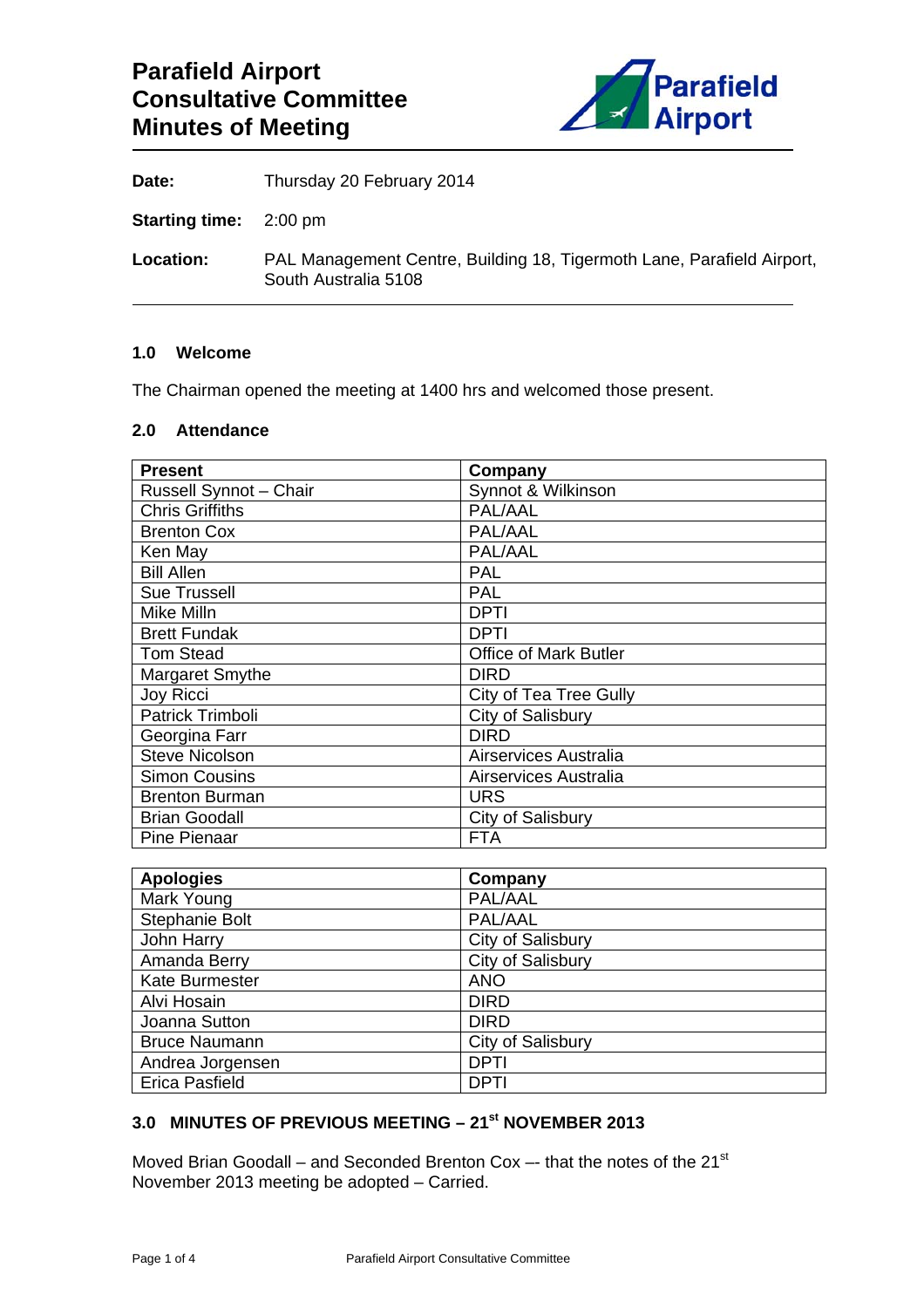## **4.0 CORRESPONDENCE**

### **Correspondence In:**

Apologies

**Reports** Email from Joy Ricci regarding possible name change of Para Hills to Modbury Heights (Please refer item 7.8 below)

## **Correspondence Out:**

Previous Minutes and Agenda

# **5.0 ACTION ITEMS**

## **5.1 Community Membership – City of Salisbury Information**

An advertisement calling for community representatives for the PACC was placed in the Northern Messenger on 22 January. Brenton Cox advised no responses have been received. It was agreed that another advertisement will be placed in a range of media before the next PACC Meeting.

### **5.2 ASA Noise Monitoring**

Please refer item 7.3 below.

### **6.0 AIRPORT UPDATE**

**6.1 Parafield Airport Limited Report –** tabled with no items required to be noted**.** 

**6.2 Property and Development and Land Use Report –** tabled with no items required to be noted.

**6.3 Environment Report –** tabled with the following noted from Georgina Farr (AEO): The first phase of the TAE site remediation has been successful and planning for further phases is underway. Ken May mentioned TAE's lease runs out this financial year.

**6.4 Planning Co-ordination Forum Report –** tabled with the following noted: in regard to State Department representation in the Committee, Brett Fundak suggested sending a letter to the CEO of DPTI requesting a senior representative to attend all future Parafield Airport Consultative Committee meetings and the joint Planning Co-ordination Forum meetings. It was agreed a joint letter between AACC/PACC and the Planning Co-ordination Forum will be sent.

In regard to the referral process for "minor developments" close to Adelaide Airport the Joint AAL/PAL Planning Forum will undertake a working session at its next meeting to understand and suggest improvements to the referral process to the SA Government. Main points included: the methods for assessment, the application process and who is responsible. It was agreed that the Chair of the Planning Forum, Brenton Burman, will discuss the outcome of the working session at next meeting of the PACC.

Mike Milln noted that the Commonwealth Civil Aviation (Buildings Control) Regulations 1988 predate and are in conflict with the Airports (Building Control) Regulation 1996 and should be repealed.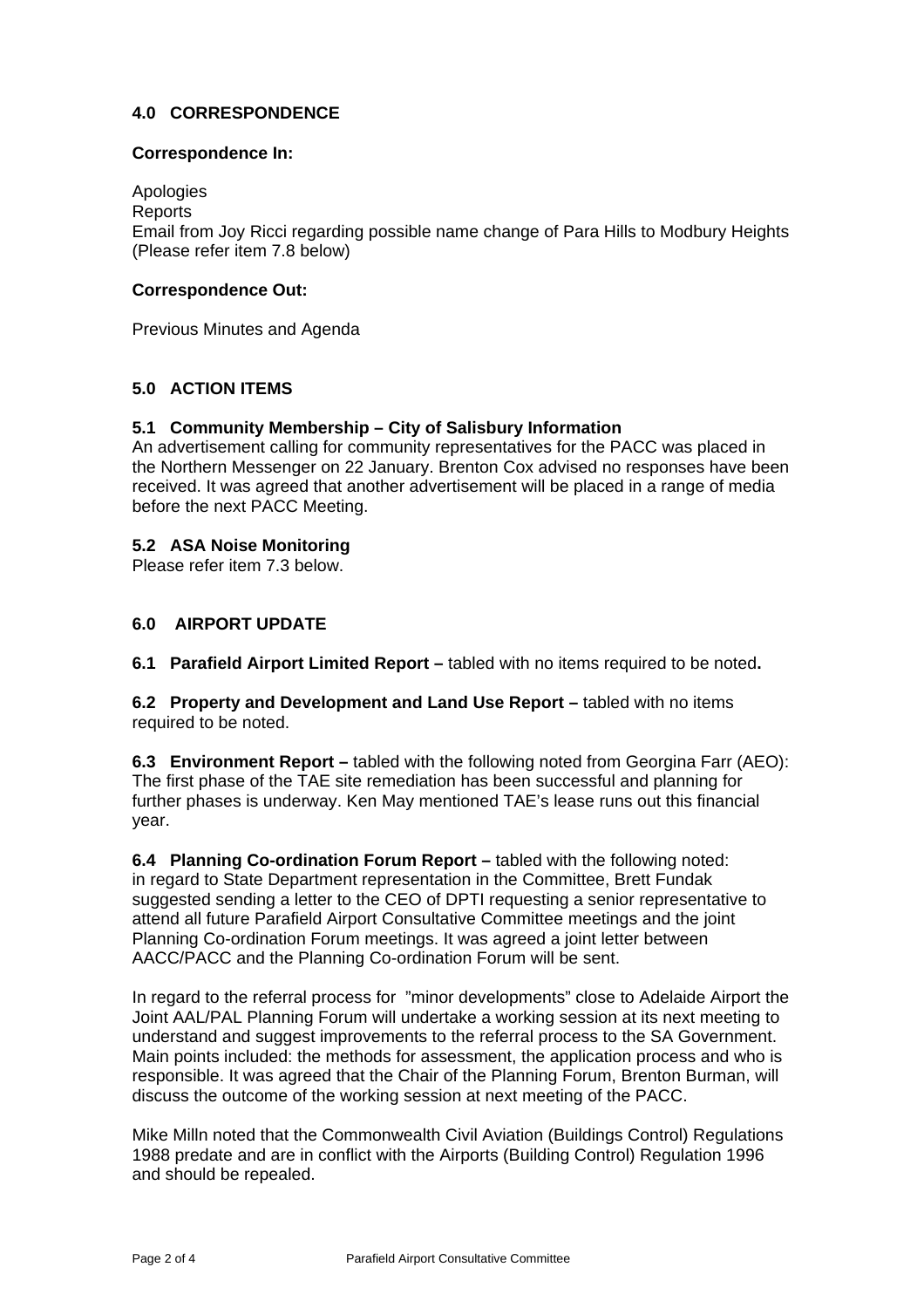DPTI commented on the proposal for development on Kings Road noting the impost of the Obstacle Limitation Surface (OLS). The City of Salisbury is considering submissions on their development application at the moment.

Brenton Burman noted the Commonwealth will present on Public Safety Zones at the next Planning Co-ordination Forum in May and possibly the next meeting of the PACC. It was requested that the Chairman approach the Commonwealth to arrange a presentation on Public Safety Zones.

## **6.5 Technical Working Group (PATWG) –** tabled with no items required to be noted.

# **7.0 COMMUNITY AND AIRPORT AGENCY UPDATE**

## **7.1 Federal Department of Infrastructure and Transport Report –**

The following was noted: NASAG will meet in March 2014 to discuss Public Safety Zones. The AS 2021 review is underway with public consultation to be released soon. The AAL preliminary draft Master Plan will be reviewed by the department and the report from the Aviation Safety Regulation review currently being undertaken by 3 aviation experts is expected in May, hopefully in time for the next Parafield meeting.

### **7.2 State Department of Planning, Transport and Infrastructure Report –**

tabled with the following noted: Mike Milln said the AS2021 review has a very narrow scope. The Chairman and Chris Griffiths attended a noise forum in Canberra which addressed the issues Mike raised.

Brett Fundak mentioned that in the foreseeable future, representation by State Government attendees was under review. It was also noted that at the last meeting a presentation on the Integrated Transport and Land Use Plan was raised, however the State is currently reviewing submissions. A presentation on the Review may be scheduled later in the year.

### **7.3 Airservices Australia Report – The following was noted:**

Quarter 4, 2013 Adelaide Noise Information Report has now been published at http://www.airservicesaustralia.com/publications/noise-reports/noise-reports/.

There were 29 complaints in the Quarter 4 report which related to increased frequency of helicopters. There were no significant trends in the data. Mike Milln noted the complaints data format is a big improvement.

A Noise Monitoring Review Investigation report was circulated to the Committee. This Report suggested a short-term portable noise monitor be located around Parafield Airport. Simon Cousins agreed to prepare a short monitoring proposal to discuss the purpose of monitoring and distribute this proposal prior to next meeting.

The Chairman, Simon Cousins and Chris Griffiths attended the Australian Airports Association/Airservices Aircraft Noise conference in Canberra in February. This included a presentation from Airservices outlining improvements in the handling of aircraft noise complaints. Simon agreed to summarise key points from the Airservices presentation at the next meeting.

**7.4 Aircraft Noise Ombudsman Report –** tabled with no items required to be noted.

### **7.5 Flight Training Adelaide Report –** the following was noted:

Training numbers are currently low with few new students commencing courses. There has also been a reduction in direct flying hours in favour of greater use of flight